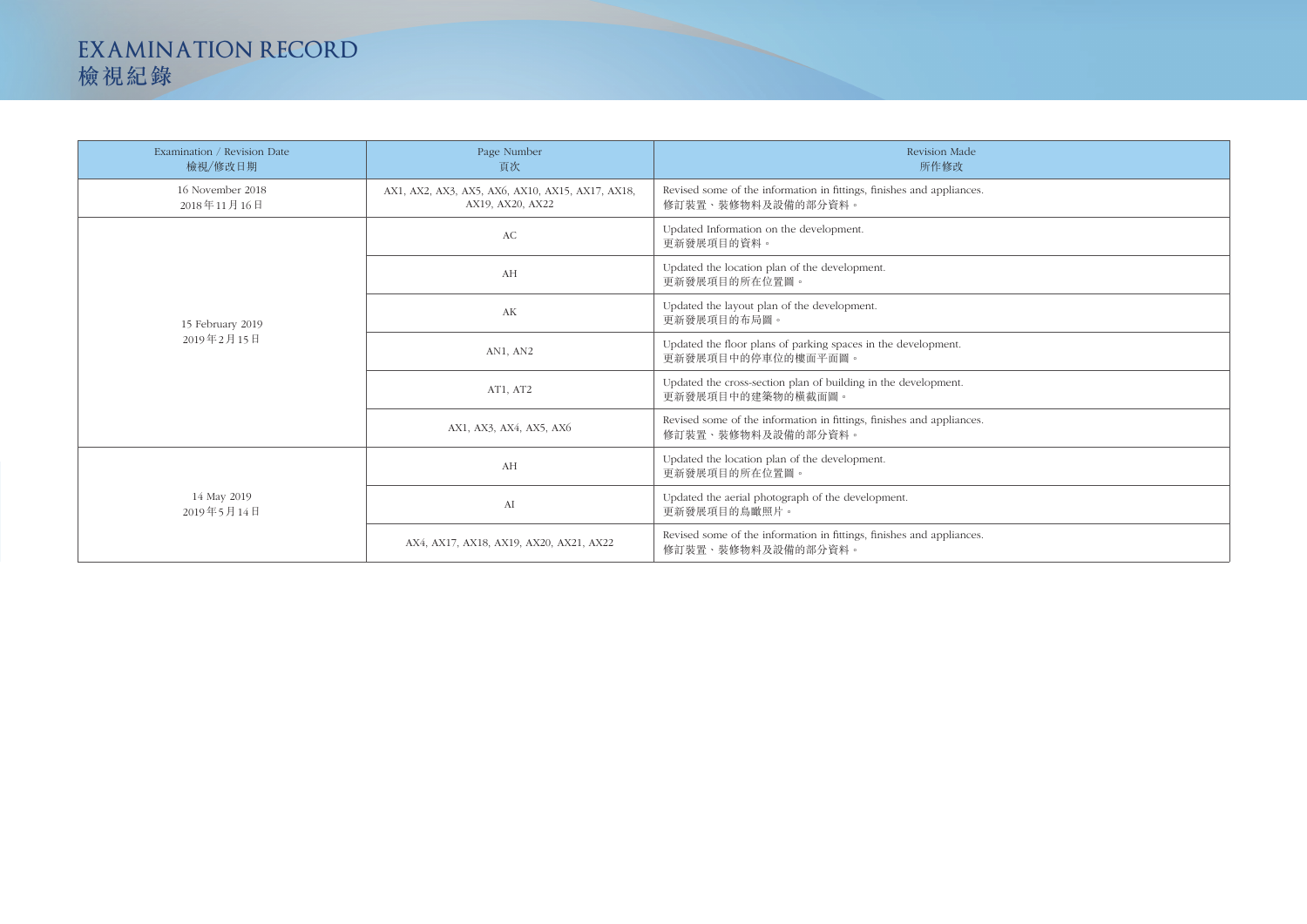| Examination / Revision Date<br>檢視/修改日期 | Page Number<br>頁次              | Revision Made<br>所作修改                                                                                                                                      |
|----------------------------------------|--------------------------------|------------------------------------------------------------------------------------------------------------------------------------------------------------|
| 18 September 2020<br>2020年9月18日        | AC                             | Updated Information on the development.<br>更新發展項目的資料。                                                                                                      |
|                                        | AH                             | Updated the location plan of the development.<br>更新發展項目的所在位置圖。                                                                                             |
|                                        | AI                             | Updated the aerial photograph of the development.<br>更新發展項目的鳥瞰照片。                                                                                          |
|                                        | AK                             | Deleted the estimated date of completion of the uncompleted buildings and fac<br>person for the development.<br>刪除發展項目的認可人士提供的未落成建築物或設施的預計落成日期。            |
|                                        | AL5                            | Updated floor plans of residential properties in the development.<br>更新發展項目的住宅物業的樓面平面圖。                                                                    |
|                                        | AN1                            | Updated the floor plans of parking spaces in the development.<br>更新發展項目中的停車位的樓面平面圖。                                                                        |
|                                        | AV/AW                          | Updated the section "Information on common facilities in the development.<br>更新「發展項目中的公用設施的資料」一節。                                                          |
|                                        | AX1, AX2, AX4, AX5, AX11, AX16 | Revised some of the information in fittings, finishes and appliances.<br>修訂裝置、裝修物料及設備的部分資料。                                                                |
|                                        | BE1, BE2, BE3, BE4             | Updated the section "Relevant Information".<br>更新「有關資料」一節。                                                                                                 |
|                                        | <b>BG1, BG3</b>                | Updated the section "Information in application for concession on gross floor a<br>更新「申請建築物總樓面面積寬免的資料」一節。                                                  |
|                                        | BH                             | Deleted the section "Information required by the Director of Lands to be set ou<br>for giving the presale consent".<br>刪除「地政總署署長作為給予預售樓花同意書的條件而規定列於售樓説明書的資 |
| 8 October 2020<br>2020年10月8日           | AG                             | Updated Information on property management.<br>更新物業管理的資料。                                                                                                  |
|                                        | AV/AW                          | Updated the section "Information on common facilities in the development.<br>更新「發展項目中的公用設施的資料」一節。                                                          |
| 27 November 2020<br>2020年11月27日        | AQ1, AQ6                       | Updated the section "Summary of land grant".<br>更新「批地文件的摘要」一節。                                                                                             |
|                                        | AR/AS                          | Updated the section "Information on public facilities and public open spaces"<br>更新「公共設施及公眾休憩用地的資料」一節。                                                     |
| 26 February 2021<br>2021年2月26日         | AH                             | Updated the location plan of the development.<br>更新發展項目的所在位置圖。                                                                                             |
|                                        | AX3, AX4, AX6                  | Revised some of the information in fittings, finishes and appliances.<br>修訂裝置、裝修物料及設備的部分資料。                                                                |

dings and facilities as provided by the authorized gross floor area of building". In the section in the sales brochure as a condition 博説明書的資料」一節。

## **EXAMINATION RECORD** 檢視紀錄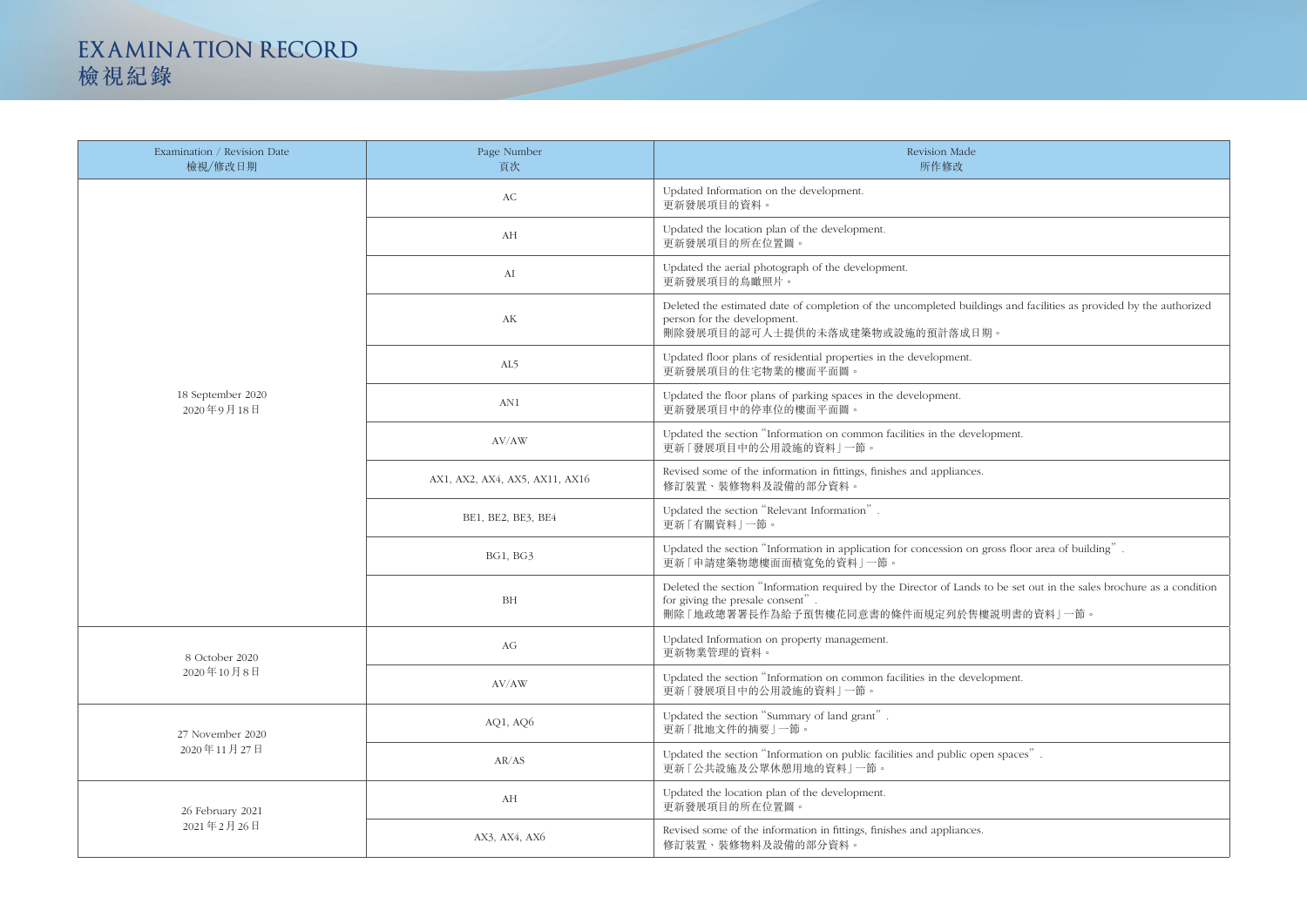| Examination / Revision Date<br>檢視/修改日期 | Page Number<br>頁次                                                                                                                    | <b>Revision Made</b><br>所作修改                                                                                |
|----------------------------------------|--------------------------------------------------------------------------------------------------------------------------------------|-------------------------------------------------------------------------------------------------------------|
| 3 March 2021<br>2021年3月3日              | AH                                                                                                                                   | Updated the location plan of the development.<br>更新發展項目的所在位置圖。                                              |
|                                        | ${\rm AI}$                                                                                                                           | Updated the aerial photograph of the development.<br>更新發展項目的鳥瞰照片。                                           |
| 2 June 2021<br>2021年6月2日               | AH                                                                                                                                   | Updated the location plan of the development.<br>更新發展項目的所在位置圖。                                              |
|                                        | ${\rm AI}$                                                                                                                           | Updated the aerial photograph of the development.<br>更新發展項目的鳥瞰照片。                                           |
| 10 June 2021<br>2021年6月10日             | AL5                                                                                                                                  | Updated floor plans of residential properties in the development.<br>更新發展項目的住宅物業的樓面平面圖。                     |
|                                        | AX1, AX2, AX3, AX4, AX5, AX6, AX10, AX15, AX17,<br>AX18, AX19, AX20, AX21, AX22                                                      | Revised some of the information in fittings, finishes and appliances.<br>修訂裝置、裝修物料及設備的部分資料。                 |
| 9 September 2021<br>2021年9月9日          | AB1, AB2, AB3, AB4, AB5, AB6                                                                                                         | Updated the notes to purchasers of first-hand residential properties.<br>更新一手住宅物業買家須知。                      |
|                                        | AH                                                                                                                                   | Updated the location plan of the development.<br>更新發展項目的所在位置圖。                                              |
|                                        | AI                                                                                                                                   | Updated the aerial photograph of the development.<br>更新發展項目的鳥瞰照片。                                           |
|                                        | AX7, AX10, AX11, AX12, AX15, AX16                                                                                                    | Revised some of the information in fittings, finishes and appliances.<br>修訂裝置、裝修物料及設備的部分資料。                 |
|                                        | BG2, BG4                                                                                                                             | Updated the information in application for concession on gross floor area of building<br>更新申請建築物總樓面面積寬免的資料。 |
| 26 October 2021<br>2021年10月26日         | AL3, AL4, AL4a, AL4b, AL9                                                                                                            | Updated floor plans of residential properties in the development.<br>更新發展項目的住宅物業的樓面平面圖。                     |
|                                        | AX1, AX2, AX3, AX4, AX5, AX6, AX7, AX7a, AX10,<br>AX10a, AX12, AX15, AX17, AX17a, AX18, AX18a, AX19,<br>AX20, AX21, AX22, AX23, AX24 | Revised some of the information in fittings, finishes and appliances.<br>修訂裝置、裝修物料及設備的部分資料。                 |
| 8 December 2021<br>2021年12月8日          | AH                                                                                                                                   | Updated the location plan of the development.<br>更新發展項目的所在位置圖。                                              |
|                                        | ${\rm AI}$                                                                                                                           | Updated the aerial photograph of the development.<br>更新發展項目的鳥瞰照片。                                           |
|                                        | AL1, AL3, AL4a, AL5, AL7                                                                                                             | Updated floor plans of residential properties in the development.<br>更新發展項目的住宅物業的樓面平面圖。                     |

| $\mathbf{s}$ .        |
|-----------------------|
| $\mathbf{s}$ .        |
|                       |
|                       |
| $\mathbf{s}$ .        |
| bor area of building. |
|                       |
| $\mathbf{s}$ .        |
|                       |
|                       |
|                       |
|                       |

## **EXAMINATION RECORD** 檢視紀錄